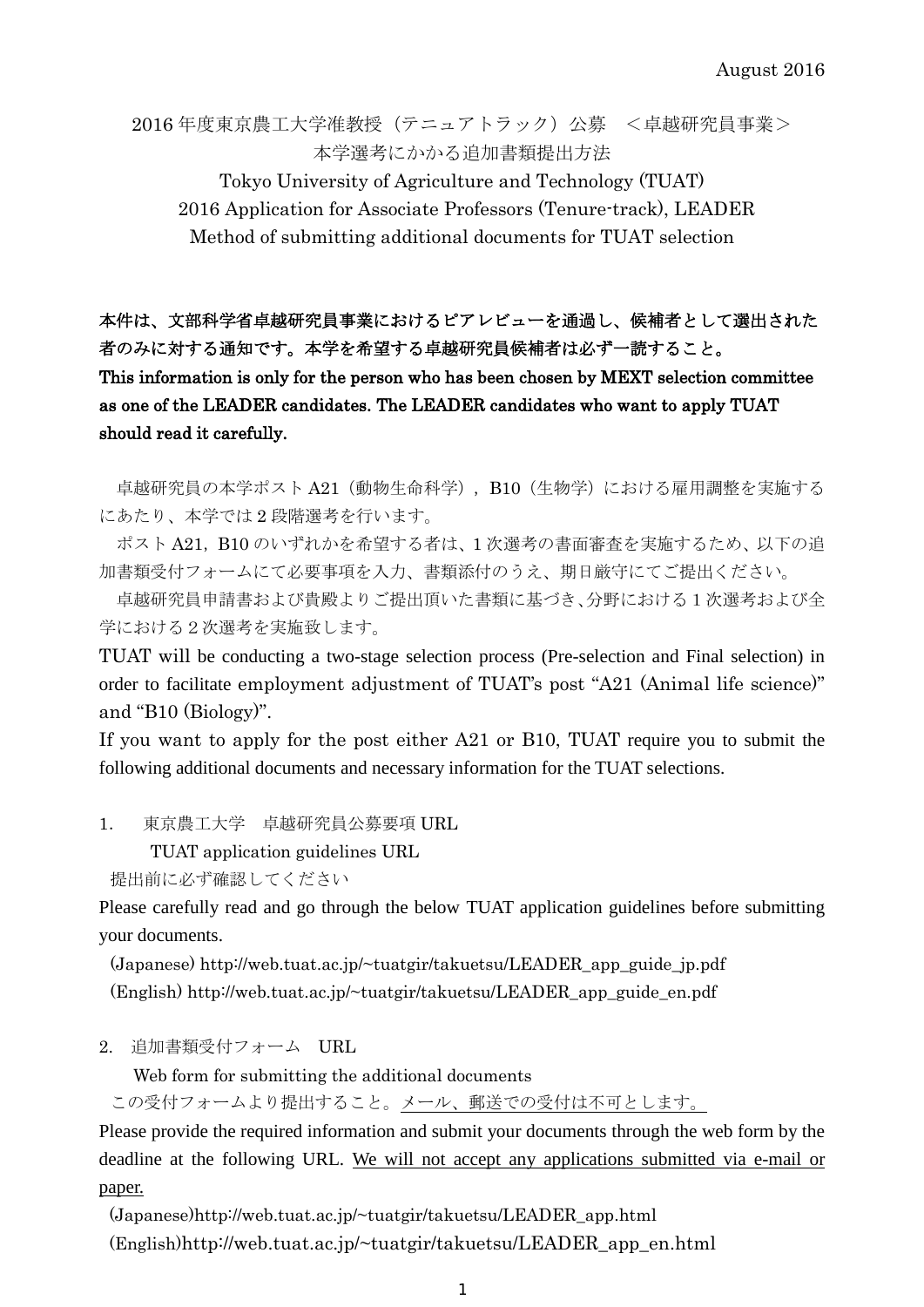3. フォームから送付する追加書類 Required additional documents

(1)研究業績 Research achievement

写真添付。下記の本学様式をダウンロードし、PDF に変換して提出すること

Download the below form, attach your portrait and save it as a PDF file.

研究業績様式ダウンロード

Link to research achievement form:

(Japanese)http://web.tuat.ac.jp/~tuatgir/takuetsu/takuetsuform2016\_rev.docx (English)http://web.tuat.ac.jp/~tuatgir/takuetsu/takuetsuform2016-en\_rev.doc

(2)主要論文別刷(PDF)

Offprints of your major publications (PDF)

5 編以内。必ず 1 編は添付すること

You must submit at least 1, and up to 5 publications.

(3)卓越研究員 申請書様式6(PDF)\* LEADER application form 6 (PDF) \*

(4)卓越研究員 申請書様式4の英文 1 通(PDF)

LEADER application form 4 in English (PDF)

日本人応募者のみ。様式4を使用

Only Japanese applicants need to submit. He/she must use form 4.

(5)卓越研究員 申請書様式3,4,5(PDF)\* (様式3と4は 1 ファイルにすること)

LEADER application forms 3, 4, 5 (PDF) \* (Forms 3 & 4 to be combined into 1 PDF file)

\* 本学の審査では、卓越研究員申請書様式3~6も使用します。(5)は、卓越研究 員候補者選考の面接審査時に提出した同意書において、情報提供に同意しないと記載し

た応募者のみ提出すること。

\* LEADER application forms 3, 4, 5 and 6 will also be considered for selection by TUAT. Applicants need to submit the application forms listed in point (5) if they indicated "Disagree to provide the application documents" on their Letter of Consent.

4. 受付締切日時 Deadline 2016年8月4日(木)16時まで(日本時間)

August 4, 2016, 4:00 p.m. (Japan time)

締切までに提出のなかった者は、本学での選考対象外となる可能性があります。締切直前は 提出が集中し、システムの予期せぬエラーが発生する可能性がありますので、日時に余裕をもっ て提出してください。

Applicants who do not submit the required documents before the abovementioned deadline may not be considered for the TUAT selections. Please also submit your documents several days